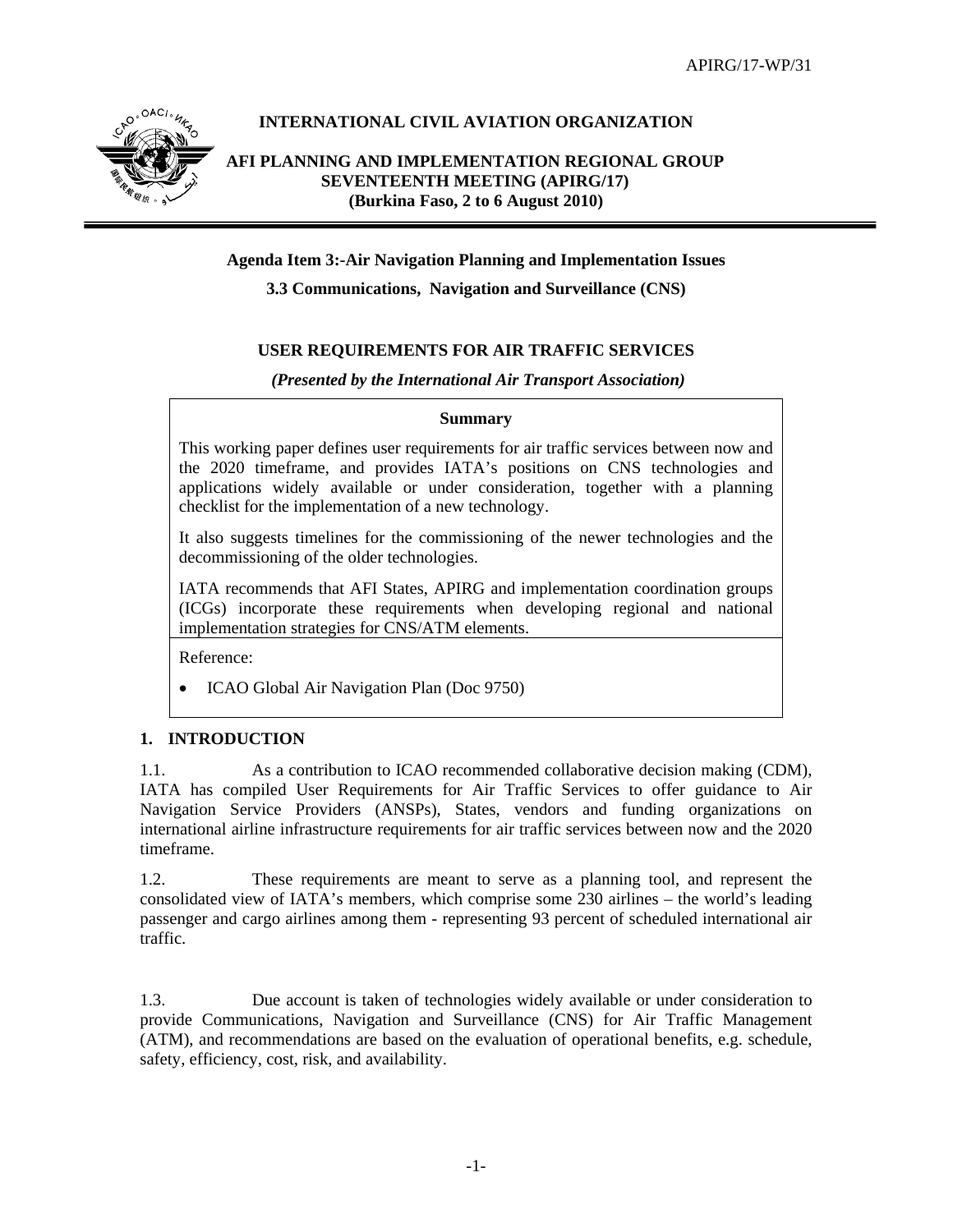## **2. DISCUSSION**

#### *Position on CNS / ATM Infrastructure*

2.1. In general, IATA's position on short to midterm CNS/ATM infrastructure improvements is to support the implementation of the following technologies where operationally feasible and supported by an agreed business case in consultation with airlines:

- Voice migrating to data link as the primary means of controller-pilot communication while continuing the provision of voice communication as a backup and for non-routine communications
- Performance Based Navigation (PBN), enabled by GNSS as the primary radio navigation aid for all phases of flight
- Surveillance based primarily on Automatic Dependent Surveillance Broadcast (ADS-B) and when required supplemented with Multilateration (MLAT) as the next generation replacement to radar.

2.2. The following table summarizes IATA's position on current CNS/ATM Infrastructure technologies and applications, while figures 1-3 offer suggested timelines for the commissioning the newer technologies and the decommissioning of the older technologies.

| <b>Communications</b>                        | <b>Support where</b><br>justified | <b>Maintain during</b><br>transition | Do NOT support or<br>support in limited<br>cases |
|----------------------------------------------|-----------------------------------|--------------------------------------|--------------------------------------------------|
| <b>AFTN</b>                                  |                                   | X                                    |                                                  |
| <b>AMHS</b>                                  | X                                 |                                      |                                                  |
| <b>VSAT</b>                                  | X                                 |                                      |                                                  |
| <b>AIDC</b>                                  | X                                 |                                      |                                                  |
| VHF Voice 8.33 KHz<br><b>Channel Spacing</b> | X                                 |                                      |                                                  |
| HF Voice                                     | X                                 |                                      |                                                  |
| <b>SatCom</b>                                | X                                 |                                      |                                                  |
| <b>IRIDIUM</b>                               | X                                 |                                      |                                                  |
| <b>HFDL</b>                                  | X                                 |                                      |                                                  |
| <b>ACARS</b>                                 | X                                 |                                      |                                                  |
| VDL Mode 2                                   | X                                 |                                      |                                                  |
| VDL Mode 3                                   |                                   |                                      | X                                                |
| VDL Mode 4                                   |                                   |                                      | X                                                |
| <b>CPDLC</b>                                 | X                                 |                                      |                                                  |
| <b>ATN</b>                                   | TBD                               |                                      |                                                  |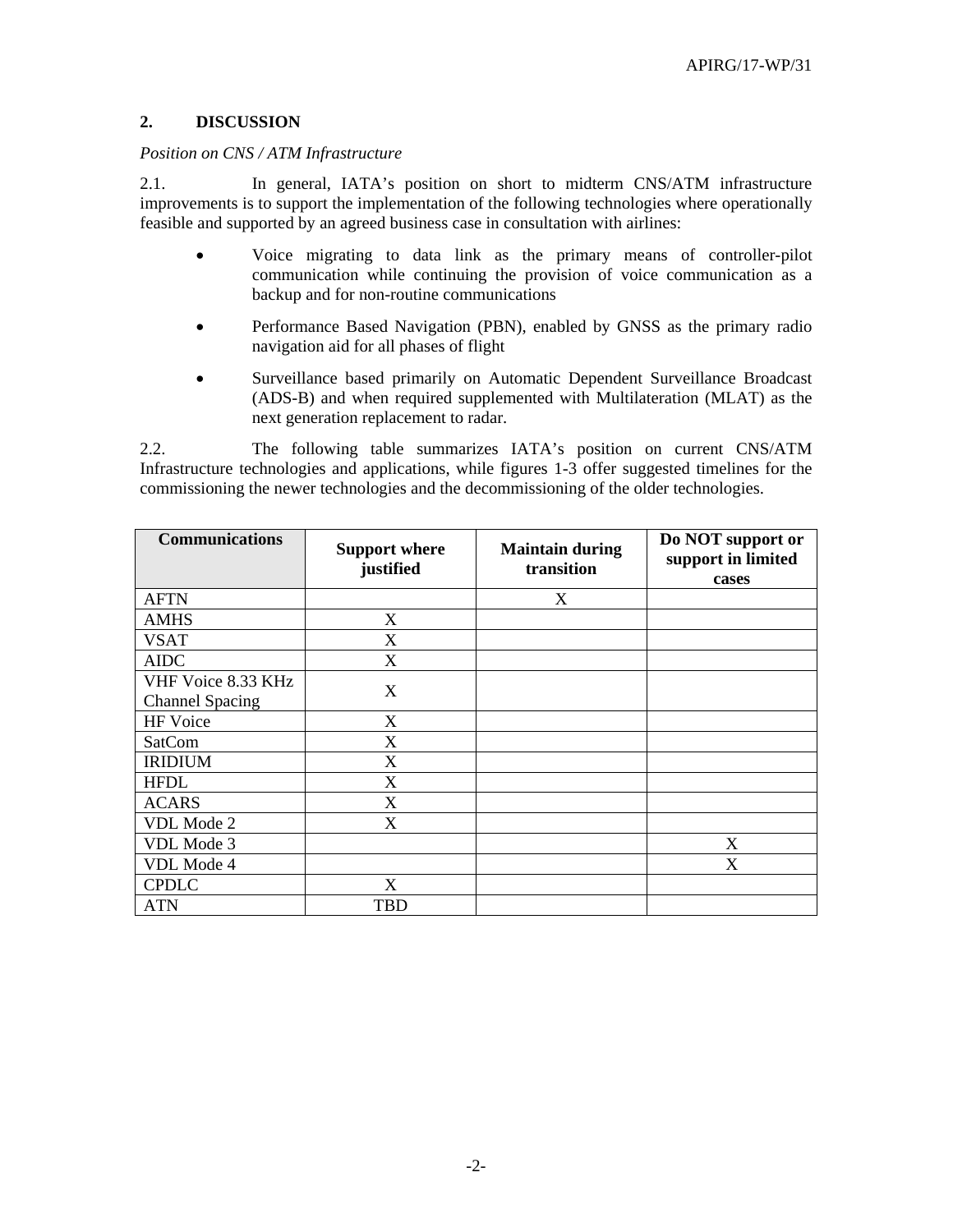| <b>Navigation</b> | <b>Support where</b><br>justified | <b>Maintain during</b><br>transition | Do NOT support<br>or support in<br>limited cases |
|-------------------|-----------------------------------|--------------------------------------|--------------------------------------------------|
| <b>PBN</b>        | X                                 |                                      |                                                  |
| <b>WGS-84</b>     | Essential                         |                                      |                                                  |
| <b>DME</b>        | X                                 |                                      |                                                  |
| <b>ILS</b>        | X                                 |                                      |                                                  |
| <b>MLS</b>        |                                   |                                      | X                                                |
| <b>NDB</b>        |                                   |                                      | X                                                |
| <b>TACAN</b>      |                                   |                                      | X                                                |
| <b>VOR</b>        |                                   | X                                    |                                                  |
| <b>GNSS</b>       | X                                 |                                      |                                                  |
| <b>ABAS</b>       | X                                 |                                      |                                                  |
| <b>GBAS</b>       | X                                 |                                      |                                                  |
| <b>SBAS</b>       |                                   |                                      | X                                                |

| <b>Surveillance</b> | <b>Support where</b><br>justified | <b>Maintain during</b><br>transition | Do NOT support<br>or support in<br>limited cases |
|---------------------|-----------------------------------|--------------------------------------|--------------------------------------------------|
| <b>PSR</b>          |                                   |                                      | X                                                |
| SSR Mode A/C        |                                   | X                                    |                                                  |
| SSR Mode S          | X                                 |                                      |                                                  |
| <b>PAR</b>          |                                   |                                      | X                                                |
| ADS-B OUT           | X                                 |                                      |                                                  |
| <b>ADS-B IN</b>     | X                                 |                                      |                                                  |
| ADS-C               | X                                 |                                      |                                                  |
| TIS-B               |                                   | X                                    |                                                  |
| <b>MLAT</b>         |                                   |                                      |                                                  |

| <b>Candidate ADS-B Data</b><br>Links | <b>Support where</b><br>justified | <b>Maintain during</b><br>transition | Do NOT support<br>or support in<br>limited cases |
|--------------------------------------|-----------------------------------|--------------------------------------|--------------------------------------------------|
| 1090 ES                              |                                   |                                      |                                                  |
| VDL Mode 4                           |                                   |                                      | X                                                |
| <b>UAT</b>                           |                                   |                                      |                                                  |

| <b>Other Data Link Services</b> | <b>Support where</b><br>justified | <b>Maintain during</b><br>transition | Do NOT support<br>or support in<br>limited cases |
|---------------------------------|-----------------------------------|--------------------------------------|--------------------------------------------------|
| D-ATIS                          |                                   |                                      |                                                  |
| AWOS                            |                                   |                                      |                                                  |
| <b>PDC</b>                      |                                   |                                      |                                                  |

and the control of the control of the control of the control of the control of the control of the control of the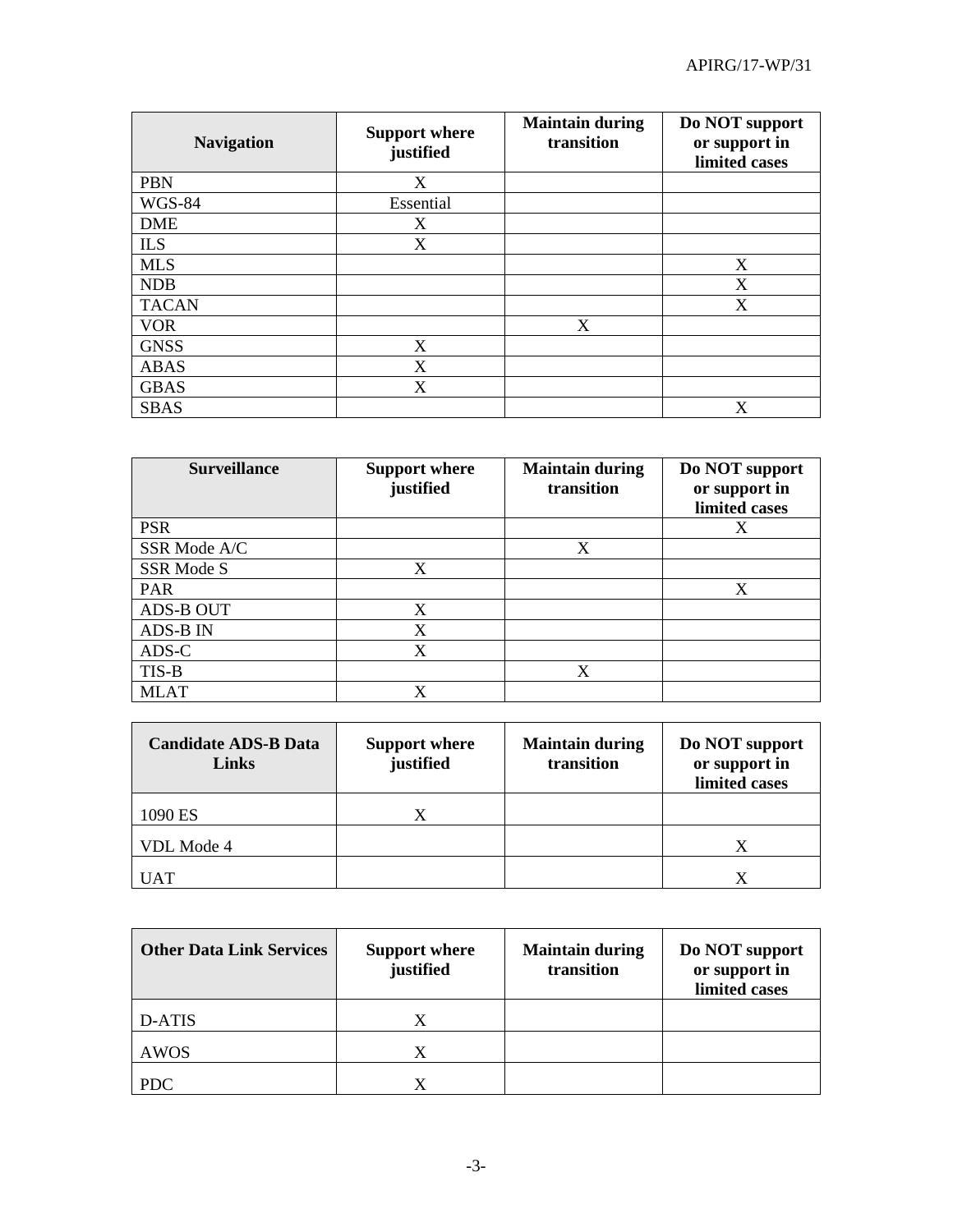# *Transition Roadmap*

2.3. Infrastructure should have timelines for commissioning and decommissioning. An approximate transition roadmap through the 2020 timeframe is depicted in figures 1 through 3 and table 1.

|                        |                  | Near Term (2008 - 2012) | <b>Medium Term (2012-2016)</b> | Long Term (2016-2020+) |
|------------------------|------------------|-------------------------|--------------------------------|------------------------|
|                        | <b>AFTN</b>      |                         |                                |                        |
| <b>Communications:</b> |                  |                         |                                |                        |
| Ground - Ground        | <b>AMHS</b>      |                         |                                |                        |
|                        |                  |                         |                                |                        |
|                        | AIDC             |                         |                                |                        |
|                        |                  |                         |                                |                        |
|                        | HF               |                         |                                |                        |
|                        |                  |                         |                                |                        |
|                        | <b>Satellite</b> |                         |                                |                        |
|                        | <b>Voice</b>     |                         |                                |                        |
|                        |                  |                         |                                |                        |
|                        | <b>Satellite</b> |                         |                                |                        |
| <b>Communications:</b> | Data             |                         |                                |                        |
| Air - Ground           |                  |                         |                                |                        |
|                        | <b>ATN</b>       | <b>TBD</b>              | <b>TBD</b>                     | <b>TBD</b>             |
|                        |                  |                         |                                |                        |
|                        | <b>ACARS</b>     |                         |                                |                        |
|                        |                  |                         |                                |                        |
|                        | <b>HFDL</b>      |                         |                                |                        |
|                        |                  |                         |                                |                        |
|                        | <b>CPDLC</b>     |                         |                                |                        |

# **Figure 1. Communications Roadmap (present )**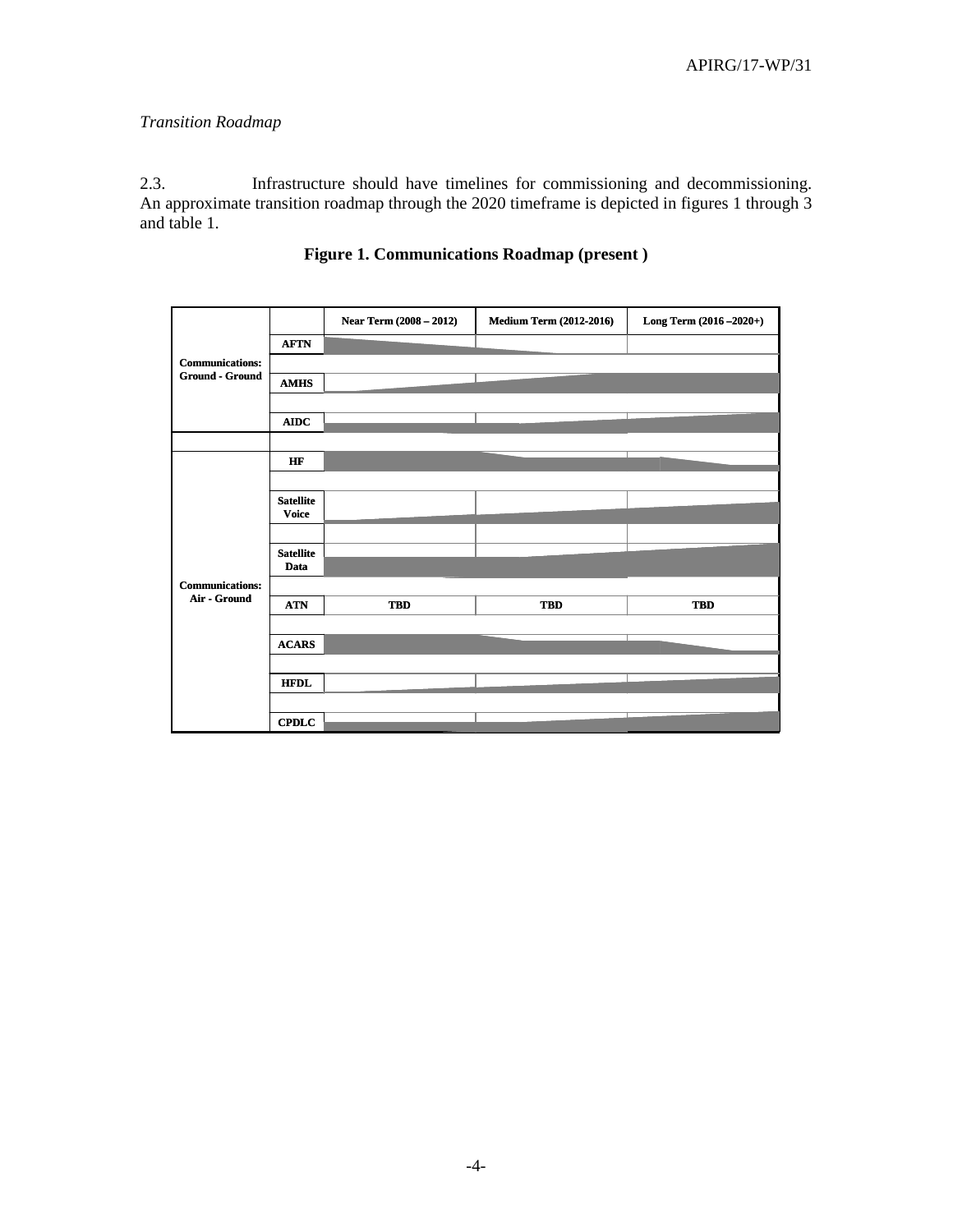

**Figure 2. Navigation Roadmap (present – 2020).** 



|                                          |                     | Near Term (2008 - 2012) | <b>Medium Term (2012-2016)</b> | Long Term (2016 - 2020+) |
|------------------------------------------|---------------------|-------------------------|--------------------------------|--------------------------|
|                                          | <b>PSR En-Route</b> |                         |                                |                          |
|                                          |                     |                         |                                |                          |
| <b>Surveillance:</b>                     | <b>PSR TMA</b>      |                         |                                |                          |
| Radar                                    |                     |                         |                                |                          |
|                                          | <b>SSR En-Route</b> |                         |                                |                          |
|                                          |                     |                         |                                |                          |
|                                          | <b>SSR TMA</b>      |                         |                                |                          |
|                                          |                     |                         |                                |                          |
| <b>Surveillance:</b><br><b>Automatic</b> | <b>ADS-B OUT</b>    |                         |                                |                          |
|                                          |                     |                         |                                |                          |
|                                          | <b>ADS-BIN</b>      |                         |                                |                          |
| <b>Dependent</b>                         |                     |                         |                                |                          |
| <b>Surveillance</b><br>& MLAT            | ADS-C               |                         |                                |                          |
|                                          |                     |                         |                                |                          |
|                                          | <b>MLAT</b>         |                         |                                |                          |